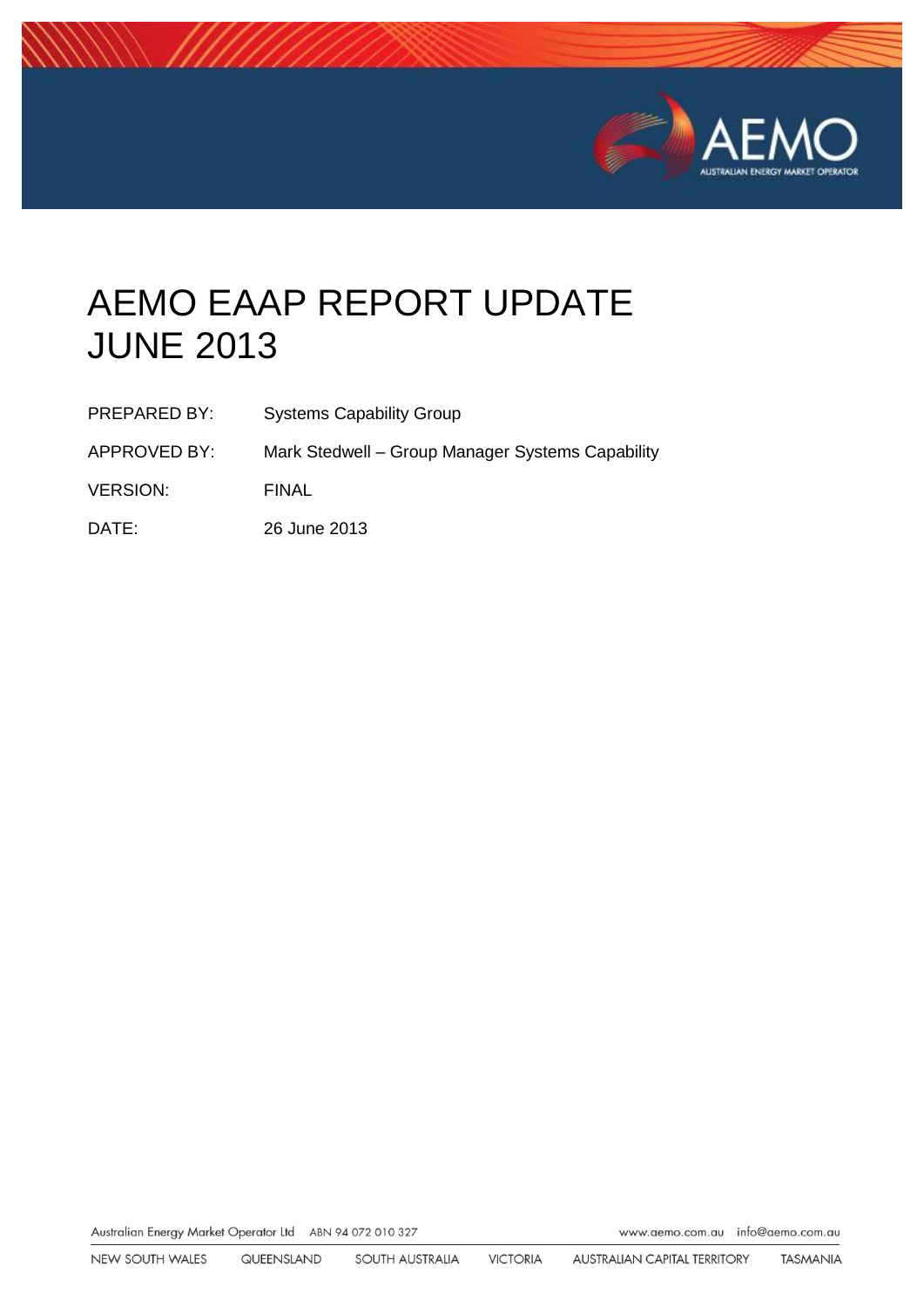

## **Disclaimer**

#### **Purpose**

This report has been prepared by the Australian Energy Market Operator Limited (AEMO) for the sole purpose of meeting obligations in accordance with clause 3.7C of the National Electricity Rules.

#### **No reliance or warranty**

This report contains data provided by third parties and might contain conclusions or forecasts and the like that rely on that data. This data might not be free from errors or omissions. While AEMO has used due care and skill, AEMO does not warrant or represent that the data, conclusions, forecasts or other information in this report are accurate, reliable, complete or current or that they are suitable for particular purposes. You should verify and check the accuracy, completeness, reliability and suitability of this report for any use to which you intend to put it, and seek independent expert advice before using it, or any information contained in it.

#### **Limitation of liability**

To the extent permitted by law, AEMO and its advisers, consultants and other contributors to this report (or their respective associated companies, businesses, partners, directors, officers or employees) shall not be liable for any errors, omissions, defects or misrepresentations in the information contained in this report, or for any loss or damage suffered by persons who use or rely on such information (including by reason of negligence, negligent misstatement or otherwise). If any law prohibits the exclusion of such liability, AEMO's liability is limited, at AEMO's option, to the re-supply of the information, provided that this limitation is permitted by law and is fair and reasonable.

© 2013 - Australian Energy Market Operator Ltd. All rights reserved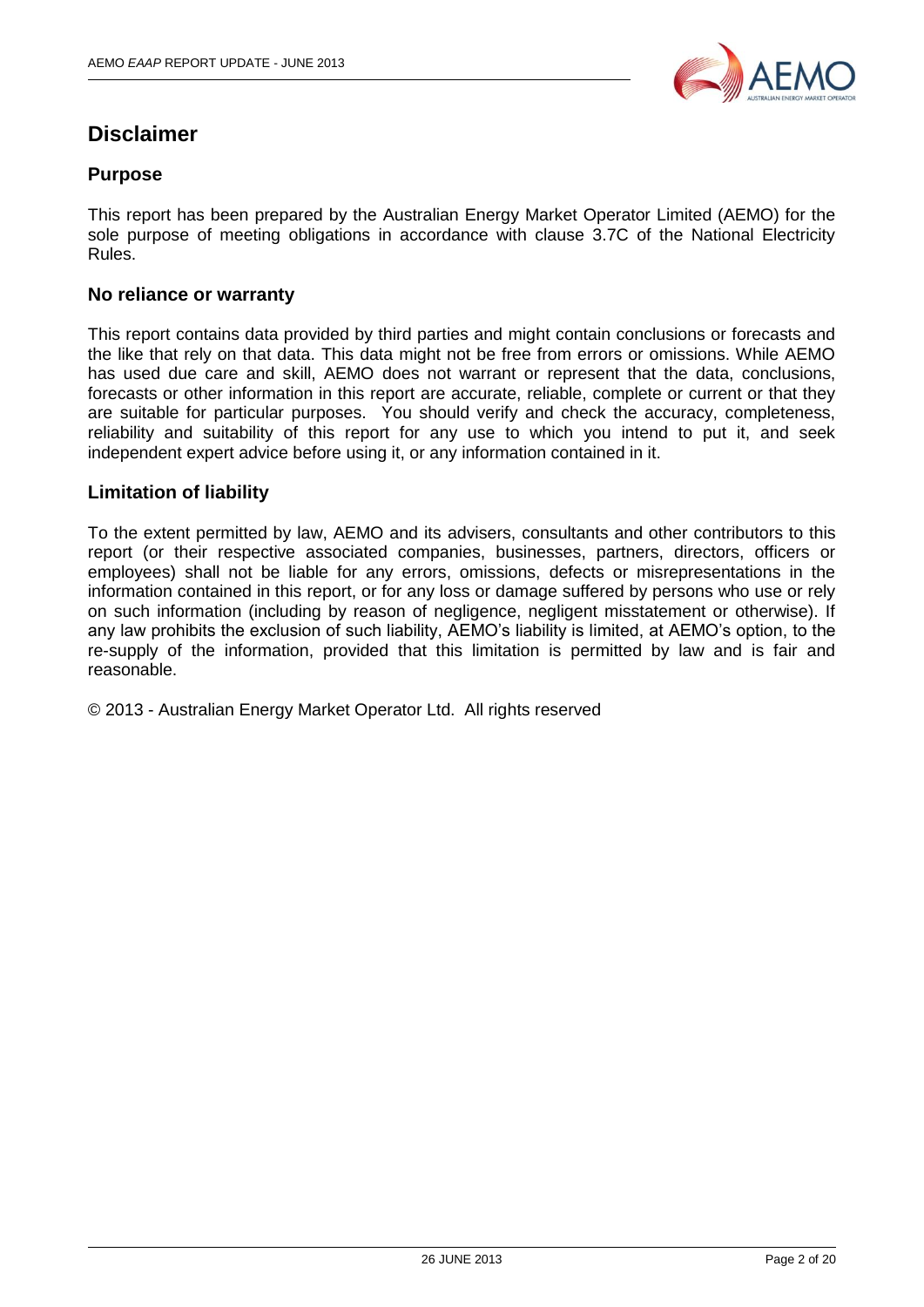

## **Contents**

| $\mathbf 1$    |                                                                             |
|----------------|-----------------------------------------------------------------------------|
| 1.1            |                                                                             |
| 1.2            |                                                                             |
| 1.3            |                                                                             |
| 1.4            |                                                                             |
| $\overline{2}$ |                                                                             |
| 3              | NEW GENERATION AND GENERATION RETIREMENTS  9                                |
| 3.1            |                                                                             |
| 3.2            |                                                                             |
| 4              |                                                                             |
| 4.1            | Scenario 1: Low Rainfall - Forecast Unserved Energy (GWh)  11               |
| 4.2            | Scenario 2: Short Term Average Rainfall - Forecast Unserved Energy (GWh) 12 |
| 4.3            | Scenario 3: Long Term Average Rainfall - Forecast Unserved Energy (GWh) 13  |
| 4.4            | FORECAST MONTHLY ENERGY GENERATION ON NEM-WIDE BASIS  14                    |
| 4.5            |                                                                             |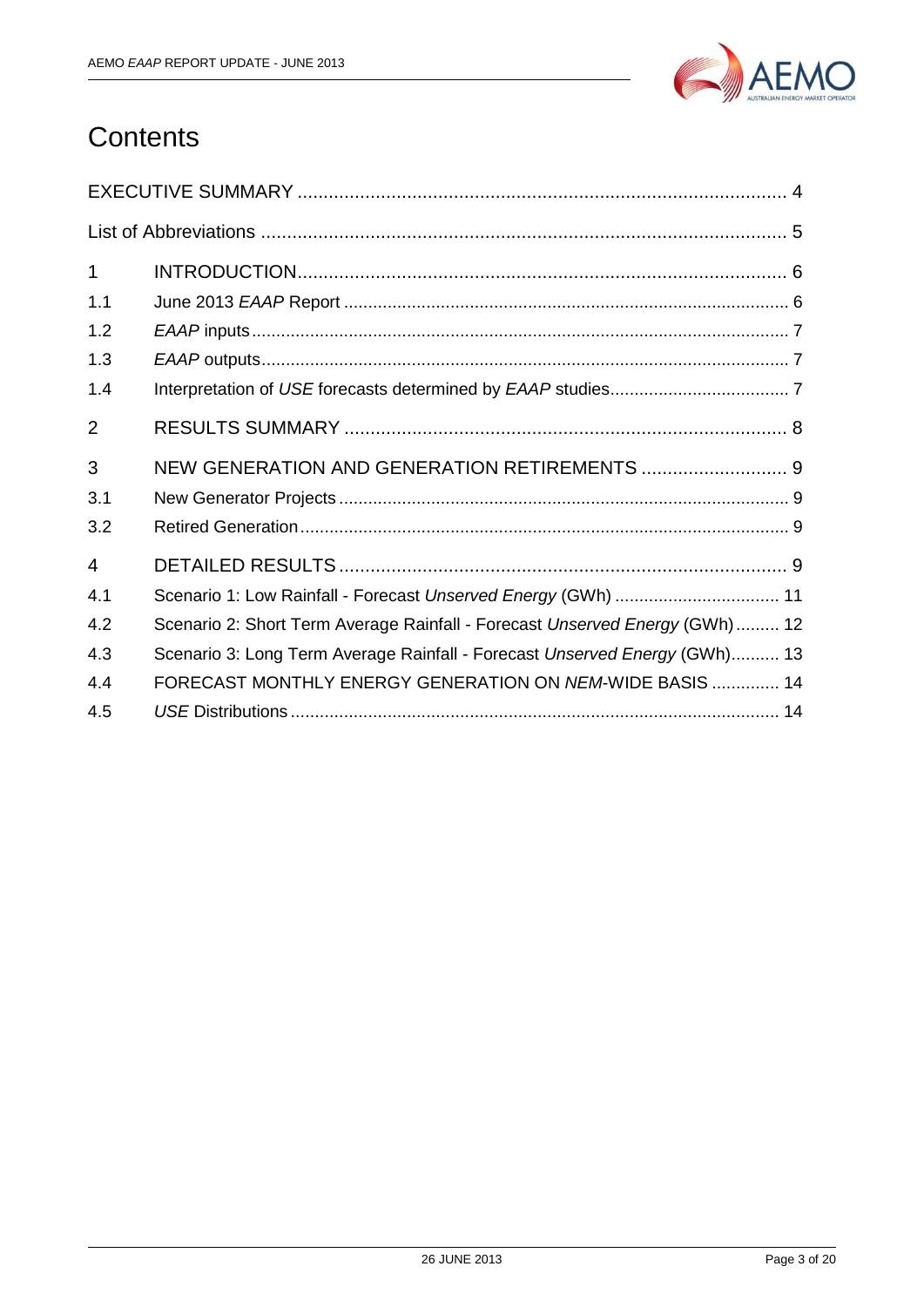

## <span id="page-3-0"></span>**EXECUTIVE SUMMARY**

The purpose of the Energy Adequacy Assessment Projection (*EAAP*) report for June 2013 is to provide an analysis of the potential effects of the water availability and the other energy  $\text{constraints}^1$  on the electricity system, under a range of scenarios, over a 24 month period.

National Electricity Market (NEM) standards currently state that *Unserved Energy* per year for each region must not exceed 0.002% of the total energy consumed in that region for that year.

The NEM is required to operate with defined levels of reserve in order to meet the required standard of supply reliability.

Based on the results of June 2013 *EAAP* studies, AEMO has determined that the forecast *Unserved Energy* is below the Reliability Panel Standard of 0.002% for all regions for both years in the three scenarios covered, with the exception of the South Australia and Victoria regions, in year 2, low rainfall scenario.

This indicates that the availability of energy in all NEM regions, excluding the South Australia and Victoria Regions for the low rain fall scenario in year 2, meets the reliability standard for supply adequacy over the coming 24 month period.

More detailed results are presented in sections [2](#page-7-0) and [4.](#page-8-3)

The results of this study are largely based on the energy constraints provided by Scheduled Generators, as well as planned generation outages, power transfer capability of the *NEM* power system and AEMO's own demand forecasts.

Information was provided on the level of energy constraints that each scheduled generating unit would be likely to experience under the three rainfall scenarios below (further discussed in section [1.1\)](#page-5-1):

• Low rainfall

 $\overline{\phantom{a}}$ 

- Short term average rainfall
- Long term average rainfall

<sup>1</sup> Energy generation can be constrained due to limitations of fuel supply in addition to the availability of water supplies.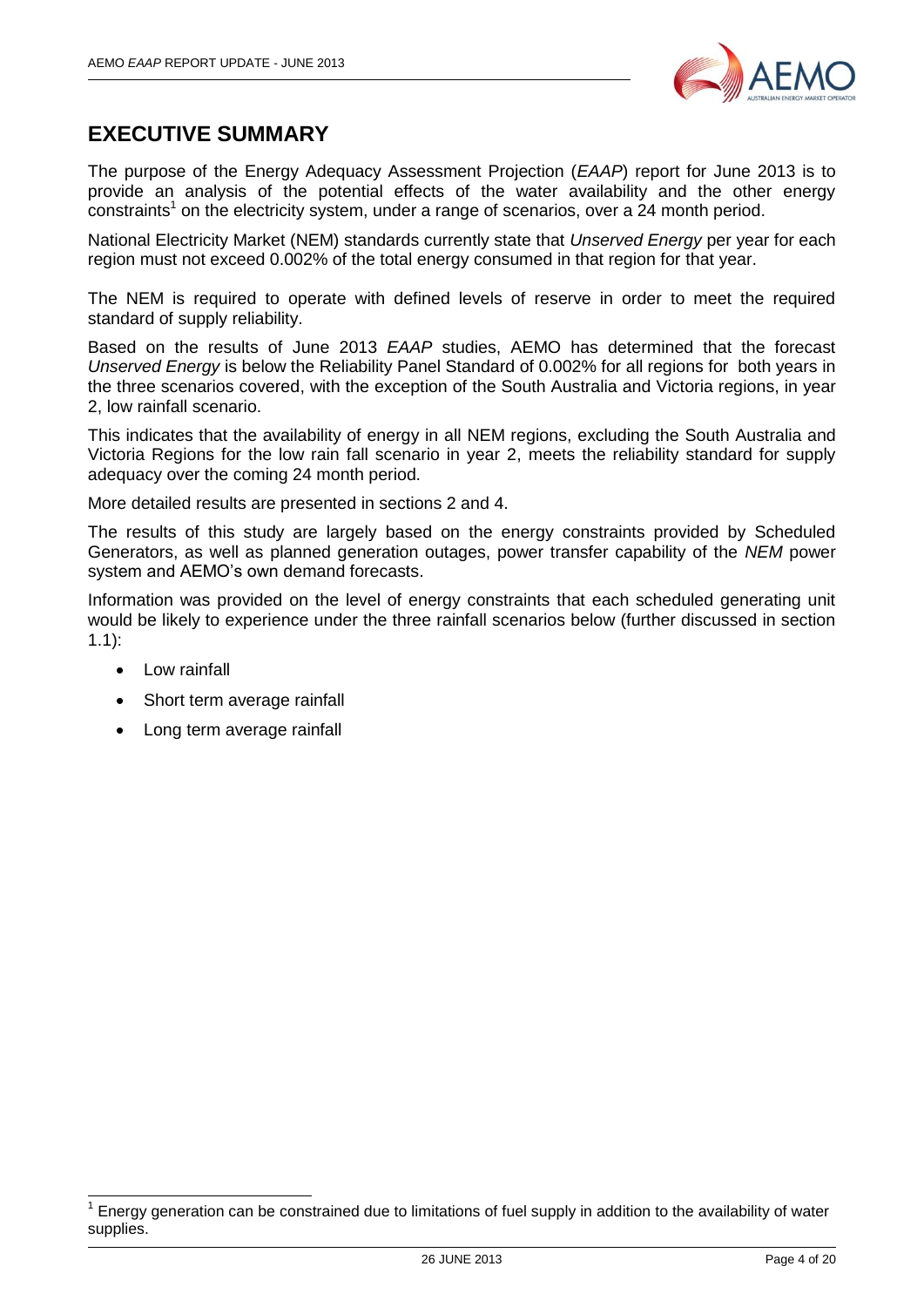

## <span id="page-4-0"></span>**List of Abbreviations**

| Abbreviation | Term                                                |
|--------------|-----------------------------------------------------|
| <b>AEMO</b>  | Australian Energy Market Operator                   |
| EAAP         | <b>Energy Adequacy Assessment Projection</b>        |
| <b>ESOO</b>  | <b>Electricity Statement of Opportunities</b>       |
| <b>GELF</b>  | <b>Generator Energy Limitation Framework</b>        |
| MT PASA      | Medium Term Projected Assessment of System Adequacy |
| <b>NEM</b>   | <b>National Electricity Market</b>                  |
| <b>NTNDP</b> | National Transmission Network Development Plan      |
| <b>POE</b>   | Probability of Exceedence                           |
| <b>USE</b>   | <b>Unserved Energy</b>                              |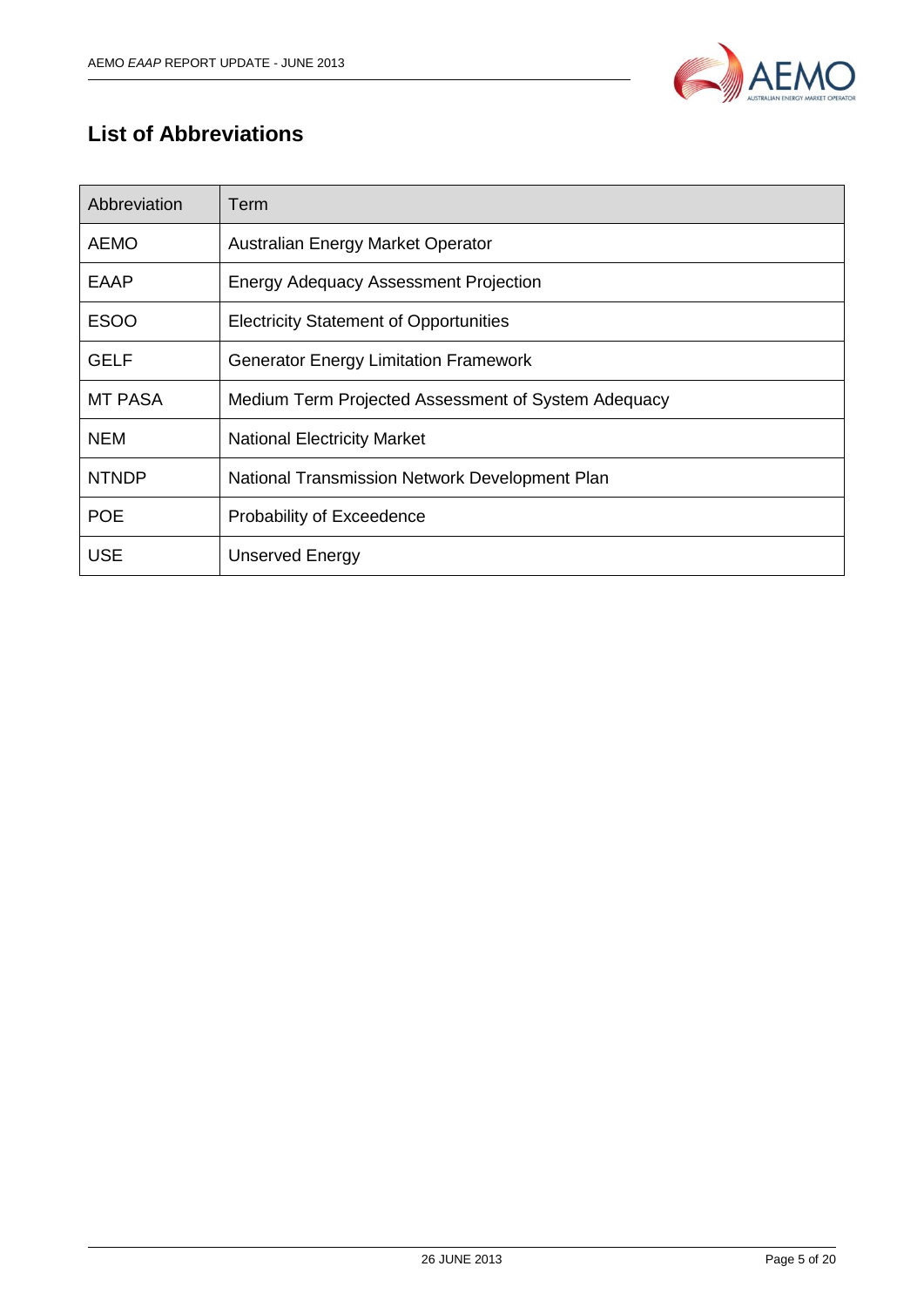

## <span id="page-5-0"></span>**1 INTRODUCTION**

AEMO publishes the  $EAAP<sup>2</sup>$  on a quarterly basis to provide an analysis of the potential effects of the water availability and the other energy constraints on the electricity system, under a range of scenarios, over a 24 month period.

The National Electricity Rule 3.7C(n) requires *AEMO* to comply with *EAAP guidelines<sup>3</sup>* in preparing *EAAP*.

The *EAAP*<sup>4</sup> replaced the quarterly AEMO Drought Scenarios Investigation Report, with the final Drought Report having been published in December 2009. The first *EAAP* was published on 31 March 2010.

*EAAP* uses probabilistic modelling to determine the regional *Unserved Energy* (*USE*) at an hourly resolution during the 24 month study period.

The annual percentage of *USE* per region is the key indicator of energy adequacy in the *NEM*.

#### <span id="page-5-1"></span>**1.1 June 2013** *EAAP* **Report**

The study period<sup>5</sup> for this *EAAP* report is from 1 July 2013 to 30 June 2015.

The closing date for submitting Variable Generator Energy Limitation Framework (GELF) Parameters<sup>6</sup> by Scheduled Generators was 7 May 2013.

For the purpose of this report 'Year 1' is defined as 1 July 2013 to 30 June 2014, and 'Year 2' is defined as 1 July 2014 to 30 June 2015.

This *EAAP* report is based on the following three Rainfall Scenarios:

**Scenario 1:** Low rainfall – based on rainfall between 1 July 2006 and 30 June 2007 for all Regions except New South Wales. For New South Wales the low rainfall scenario is based on the rainfall experienced between 1 June 2006 and 31 May 2007 $^7$ .

**Scenario 2:** Short term average rainfall – based on the average rainfall recorded over the past 10 years.

**Scenario 3:** Long term average rainfall – based on the average rainfall recorded over the past 50 years, or the longest period for which rainfall data is available should this be less than 50 years.

[http://www.aemo.com.au/Electricity/Resources/Reports-and-](http://www.aemo.com.au/Electricity/Resources/Reports-and-Documents/~/media/Files/Other/electricityops/EAAP_Guidelines.ashx)[Documents/~/media/Files/Other/electricityops/EAAP\\_Guidelines.ashx](http://www.aemo.com.au/Electricity/Resources/Reports-and-Documents/~/media/Files/Other/electricityops/EAAP_Guidelines.ashx) 

4 Previous AEMO *EAAP* are available at the following location on *AEMO* website: <http://www.aemo.com.au/Electricity/Resources/Reports-and-Documents/EAAP>

 2 Energy Adequacy Assessment Projection (*EAAP*) – Glossary of the Electricity Market Rules defines the *EAAP* as 'A projection of AEMO's assessment of energy availability that accounts for energy constraints for each month over a 24 month period, which is prepared and published in accordance with rule 3.7C and is measured as *Unserved Energy* for each region.'

<sup>3</sup> The *EAAP guidelines* have been determined following Electricity Rule Consultation Procedures and can be accessed using the following web link:

<sup>&</sup>lt;sup>5</sup> A study period refers to a specified time period for which the Energy Adequacy Assessment Projections are conducted.

 $6$  Generator Energy Limitation Framework (GELF) – Glossary of the Electricity Market Rules defines the GELF as "A description of the energy constraints that affect the ability of scheduled generating unit to generate electricity prepared in accordance with the *EAAP* guidelines."

 $7$  Had this change not been made for New South Wales, the low rainfall scenario would have had more rainfall than the short term average rainfall scenario in the catchment areas.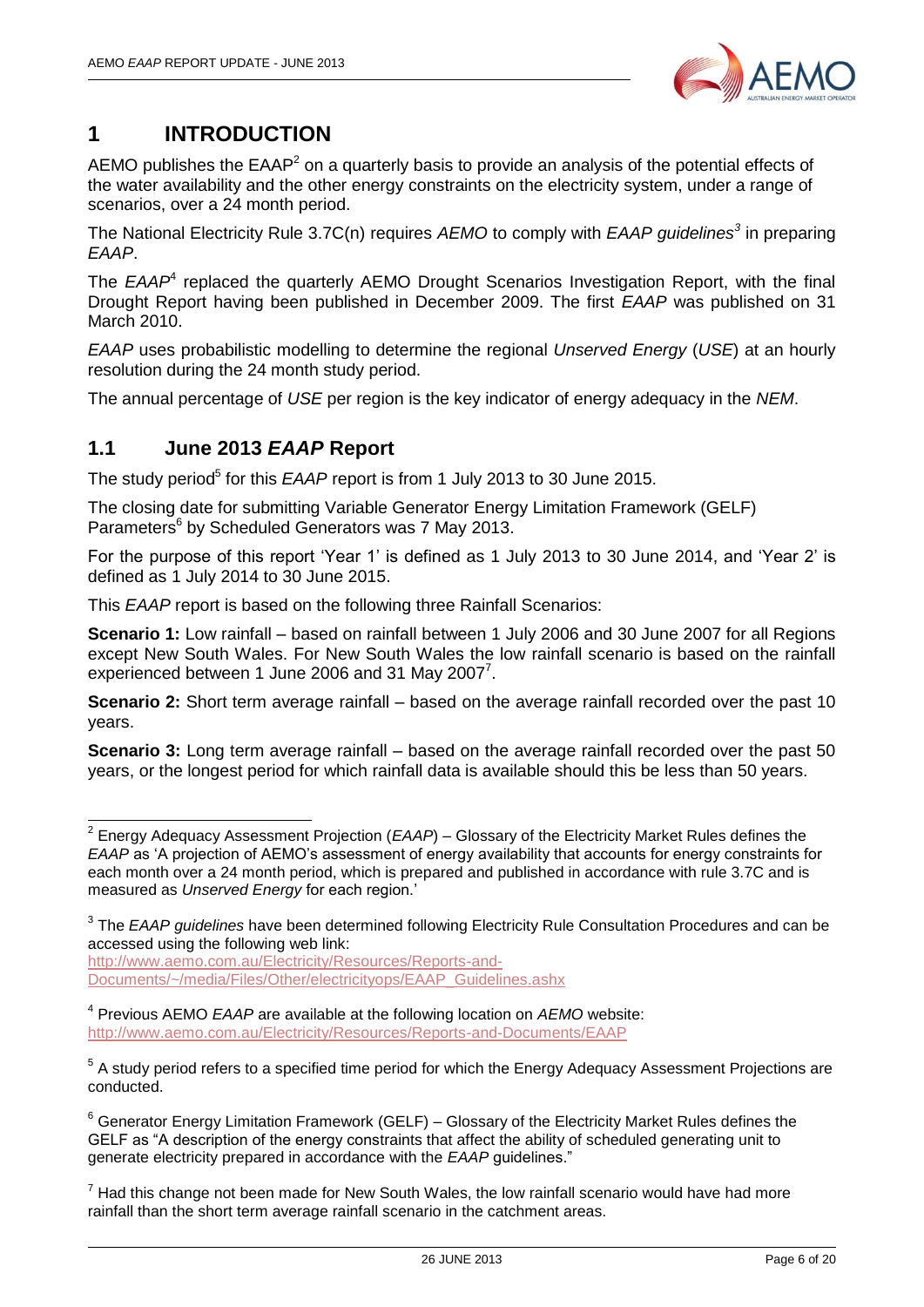

## <span id="page-6-0"></span>**1.2** *EAAP* **inputs**

Scheduled Generators provided their generation constraints under various rainfall scenarios for the June 2013 *EAAP*.

The demand profiles used in June 2013 *EAAP* are consistent with the energy and demand projections published in the 2012 National Electricity Forecasting Report (NEFR). Suitable adjustments have been made to the demand profiles used in EAAP to take into account the generation contributions from the existing and committed future non-scheduled generation.

EAAP models the availability of the existing and committed future scheduled and semi-scheduled generation as well as the anticipated increases to capacities of existing scheduled and semischeduled generation used in MT PASA process as a key input.

Refer to *EAAP* Guidelines<sup>8</sup> for information on the other *EAAP* inputs.

## <span id="page-6-1"></span>**1.3** *EAAP* **outputs**

The *EAAP guidelines* require *AEMO* to publish the following *EAAP* reports:

- 1. *EAAP* Public Report This report will include the following items for each of the Scenarios on regional basis:
	- Monthly *USE* for the study period in GWh
	- *USE* for the first 12 months and for the second 12 months in the study period in GWh
	- Monthly energy generation for the study period in GWh on a *NEM*-wide basis
- 2. Participant *EAAP* reports<sup>9</sup> for each Generator who owns scheduled generating units or hydro power schemes that have been included in each of the Scenarios:
	- Monthly energy generation reductions in GWh for the scheduled generating unit or hydro power scheme for the study period
	- Monthly capacity reductions in MW for the scheduled generating unit or hydro power scheme for the study period
	- Monthly generation contribution in GWh from the scheduled generating unit or hydro power scheme for the study period
	- Monthly generation contribution in GWh for the first 12 months and for the second 12 months in the study period.

This *AEMO EAAP* Report Update June 2013 covers the requirement to publish the *EAAP* Public Report (i.e. first report stated above).

#### <span id="page-6-2"></span>**1.4 Interpretation of** *USE* **forecasts determined by** *EAAP* **studies**

The electricity supply estimates in this *EAAP* Report are based on the variable GELF parameters submitted by *NEM* Scheduled Generators as required by the *EAAP guidelines*, during April and May 2013, so the results should be regarded as reflecting an input 'snapshot' taken at that time.

The water-related energy limitations submitted by Scheduled Generators are based on the known share of water available for generation at the time, as advised by jurisdictions and water authorities.

 8 EAAP Guidelines are available at:<http://www.aemo.com.au/electricityops/408-0006.pdf>

 $9$  Participants are required to subscribe to the "EAAP\_Results" file if they wish to receive the participant *EAAP* reports. Participant file subscriptions are managed in the MMS Web Portal via the Data Subscriptions option available from the Data Interchange menu.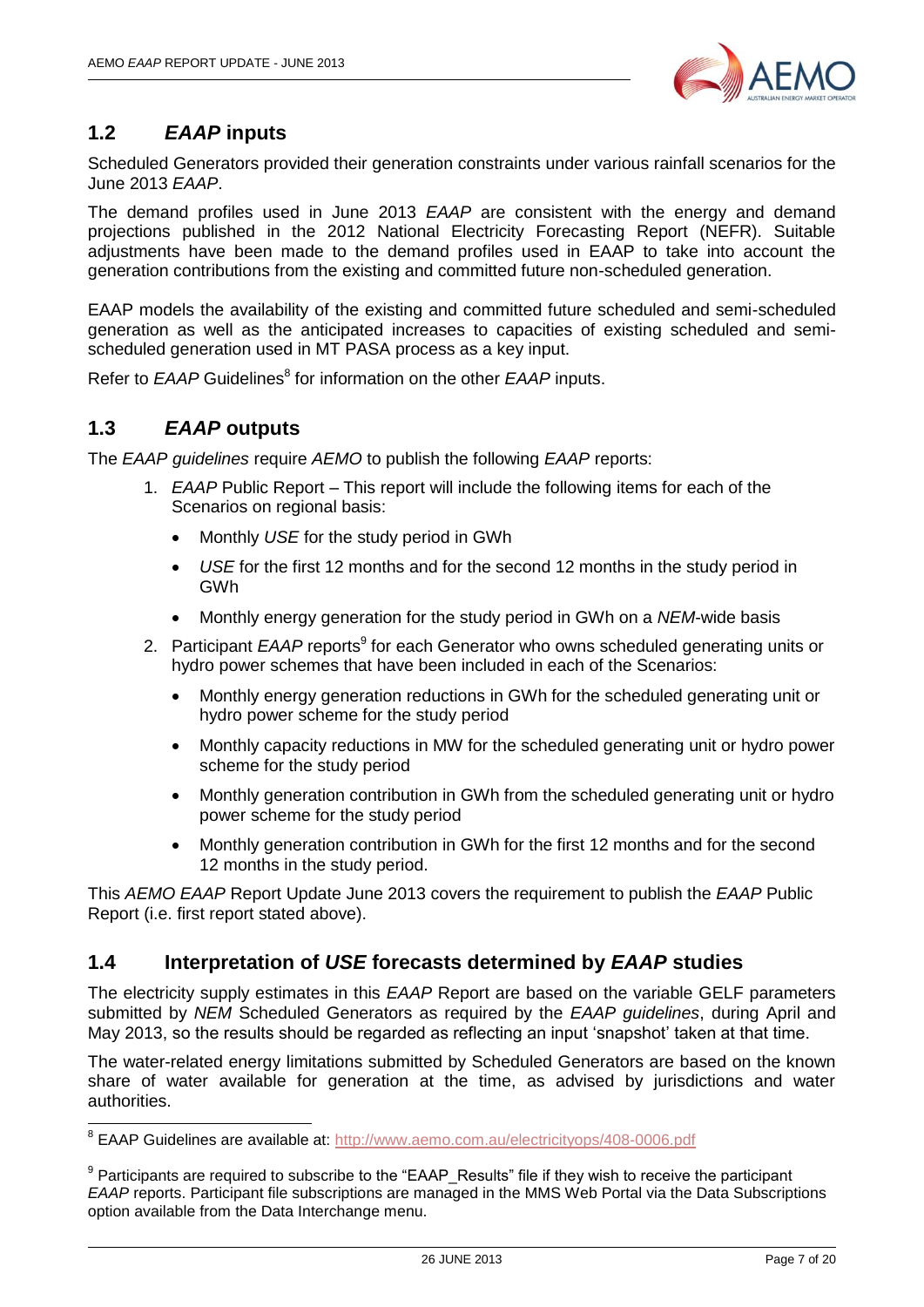

## <span id="page-7-0"></span>**2 RESULTS SUMMARY**

The following tables summarise the annual *Unserved Energy* (*USE*) figures for each region, and provide comparisons between the *EAAP* published in March 2013 and June 2013.

Based on the results of June 2013 *EAAP* studies, AEMO has determined that the forecast *Unserved Energy* is below the Reliability Panel Standard of 0.002% for all regions for both years in the three scenarios covered in the June *EAAP* study, except for the South Australia and Victoria regions, in year 2, low rainfall scenario. Increase in *USE* is observed for Victoria and South Australia in the second year in June 2013 *EAAP* as compared to March 2013 because of energy restrictions on a major power station in Victoria.

|        | Low rainfall                | <b>NSW</b> | <b>QLD</b> | <b>SA</b> | <b>TAS</b> | <b>VIC</b> |
|--------|-----------------------------|------------|------------|-----------|------------|------------|
| Year 1 | <b>March 2013</b><br>Update | 0.0000%    | 0.0000%    | 0.0000%   | 0.0000%    | 0.0000%    |
|        | June 2013<br>Update         | 0.0000%    | $0.0000\%$ | 0.0002%   | 0.0000%    | 0.0002%    |
| Year 2 | <b>March 2013</b><br>Update | 0.0000%    | 0.0001%    | 0.0016%   | 0.0000%    | 0.0052%    |
|        | June 2013                   |            |            |           |            |            |
|        | Update                      | $0.0000\%$ | $0.0001\%$ | 0.0026%   | 0.0000%    | 0.0055%    |

TABLE 1: *UNSERVED ENERGY* FOR SCENARIO 1 - LOW RAINFALL

|  | TABLE 2: UNSERVED ENERGY FOR SCENARIO 2 - SHORT TERM AVERAGE RAINFALL |
|--|-----------------------------------------------------------------------|
|  |                                                                       |

|                                       | Short term average rainfall | <b>NSW</b> | <b>QLD</b> | <b>SA</b> | <b>TAS</b> | <b>VIC</b> |
|---------------------------------------|-----------------------------|------------|------------|-----------|------------|------------|
| <b>March 2013</b><br>Update<br>Year 1 |                             | $0.0000\%$ | 0.0000%    | 0.0000%   | $0.0000\%$ | 0.0000%    |
|                                       | June 2013                   |            |            |           |            |            |
|                                       | Update                      | $0.0000\%$ | 0.0000%    | 0.0002%   | $0.0000\%$ | 0.0002%    |
| Year 2                                | <b>March 2013</b><br>Update | $0.0000\%$ | 0.0000%    | 0.0001%   | $0.0000\%$ | 0.0001%    |
|                                       | June 2013                   |            |            |           |            |            |
|                                       | Update                      | 0.0000%    | 0.0001%    | 0.0002%   | $0.0000\%$ | 0.0002%    |

#### TABLE 3: *UNSERVED ENERGY* FOR SCENARIO 3 - LONG TERM AVERAGE RAINFALL

| Long term average rainfall |                      | <b>NSW</b> | <b>QLD</b> | <b>SA</b> | <b>TAS</b> | <b>VIC</b> |
|----------------------------|----------------------|------------|------------|-----------|------------|------------|
| Year 1                     | March 2013<br>Update | $0.0000\%$ | $0.0000\%$ | 0.0000%   | $0.0000\%$ | $0.0000\%$ |
|                            | June 2013            |            |            |           |            |            |
|                            | Update               | $0.0000\%$ | $0.0000\%$ | 0.0002%   | $0.0000\%$ | 0.0002%    |
|                            | March 2013           | $0.0000\%$ | $0.0000\%$ | 0.0001%   | $0.0000\%$ | 0.0001%    |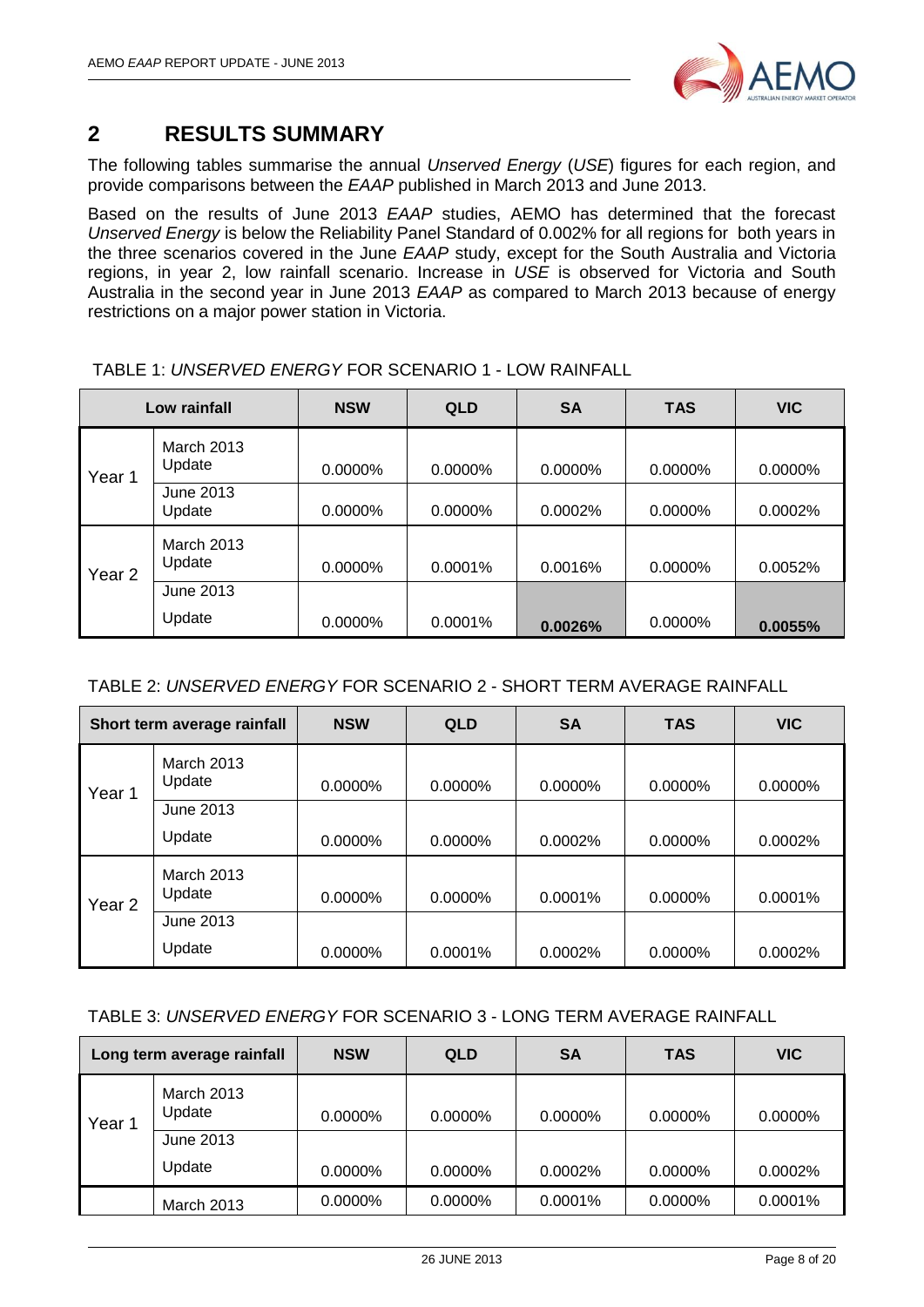

| Year <sub>2</sub> | Jpdate    |         |         |         |            |            |
|-------------------|-----------|---------|---------|---------|------------|------------|
|                   | June 2013 |         |         |         |            |            |
|                   | Update    | 0.0000% | 0.0001% | 0.0002% | $0.0000\%$ | $0.0001\%$ |

## <span id="page-8-0"></span>**3 NEW GENERATION AND GENERATION RETIREMENTS**

#### <span id="page-8-1"></span>**3.1 New Generator Projects**

Based on the information published on the Generation Information Page<sup>10</sup>, as well as on the subsequent updates received, the following committed significant scheduled and semi-scheduled generating units have been included in the model:

| <b>Station</b>         | <b>State</b> | <b>Capacity</b> | When           |
|------------------------|--------------|-----------------|----------------|
| Musselroe wind farm    | TAS          | 168 MW          | Winter 2013    |
| Snowtown Stage 2 South | SА           | 126 MW          | Winter 2014    |
| Snowtown Stage 2 North | SА           | 144 MW          | Summer 2014/15 |
| Gullen Range           | <b>NSW</b>   | 166 MW          | Winter 2014    |
| Mt Mercer              | VIC          | 132 MW          | Summer 2014/15 |

#### TABLE 4: NEW GENERATORS

#### <span id="page-8-2"></span>**3.2 Retired Generation**

No additional retired generation for this quarter.

Munmorah No.3 and 4 units in New South Wales were assumed to be out of service with a recall time longer than 24 hours.

## <span id="page-8-3"></span>**4 DETAILED RESULTS**

The *EAAP* simulation studies provide forecasts of customer load that might not be able to be met during the study period. As the studies are probabilistic in nature, 400 simulation studies were performed for each rainfall scenario using both 10% Probability of Exceedence (POE) and 50% POE demand forecasts.

The results of all of these simulation studies have been 'averaged' as explained in the section 5.2 of the *EAAP guidelines<sup>11</sup>* , by giving a higher weighting to the more expected 50% POE results, whilst still capturing the influence of the more pessimistic 10% POE results:

Weighted result = 0.696 x 50% POE result + 0.304 x 10% POE result.

The figures in the following tables represent the average monthly regional energy demand that was not able to be met in gigawatt hours (GWh).

The forecast *Unserved Energy* figures presented in the following tables should not be interpreted as certainty of blackouts, but rather as an estimate of what could occur as it is not possible to be certain about future customer demand or generator failures with the *EAAP* modelling conducted.

This webpage was last updated on 22 February 2013.

-

<sup>&</sup>lt;sup>10</sup> The Generation Information Page is available on AEMO website at:

<http://www.aemo.com.au/Electricity/Planning/Related-Information/Generation-Information>

<sup>11</sup> The *EAAP guidelines* are available at the following location on AEMO website: [http://www.aemo.com.au/Electricity/Resources/Reports-and-](http://www.aemo.com.au/Electricity/Resources/Reports-and-Documents/~/media/Files/Other/electricityops/EAAP_Guidelines.ashx)[Documents/~/media/Files/Other/electricityops/EAAP\\_Guidelines.ashx](http://www.aemo.com.au/Electricity/Resources/Reports-and-Documents/~/media/Files/Other/electricityops/EAAP_Guidelines.ashx)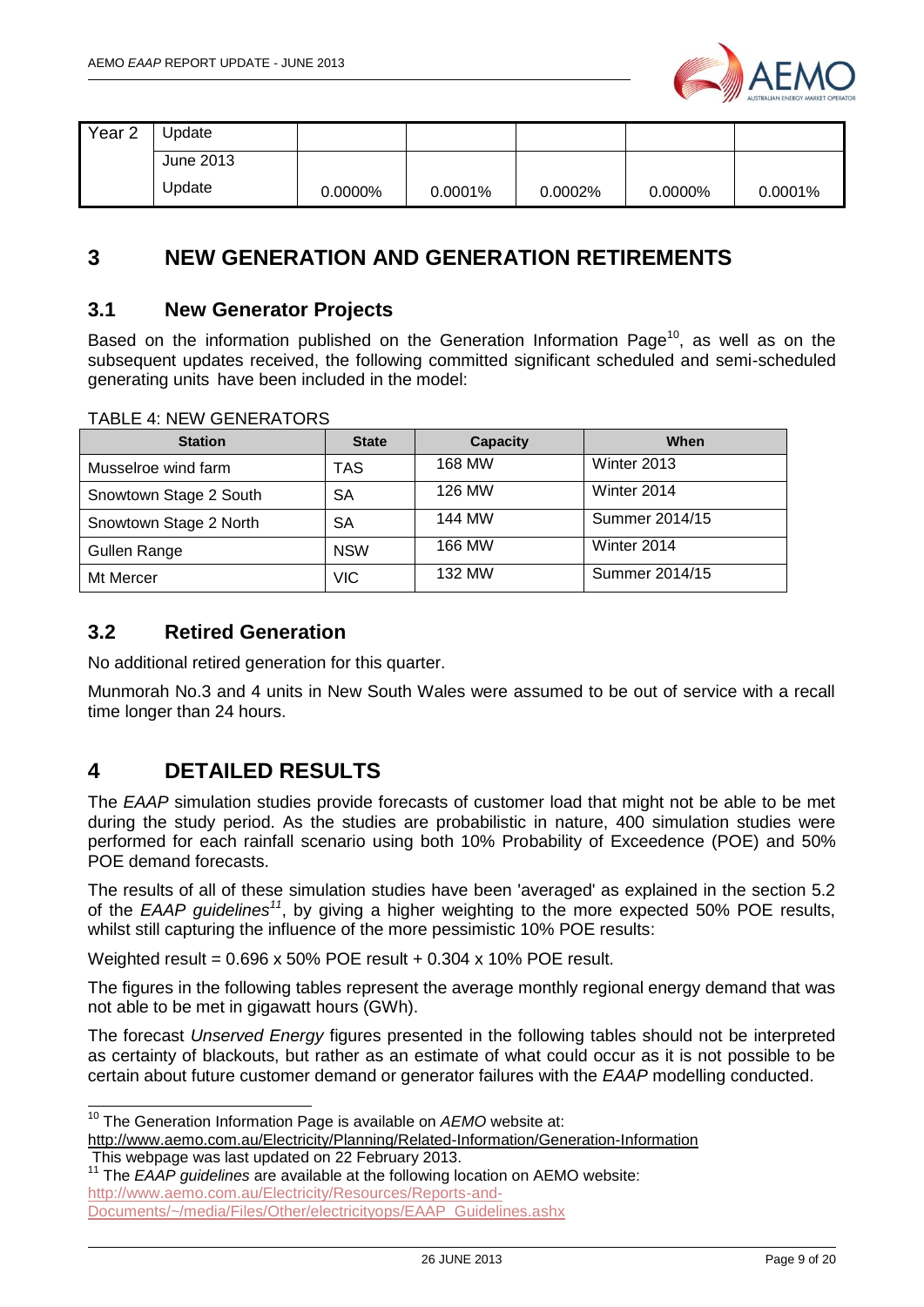

If customer demand is moderate to low, or generator failures do not occur at critical times, then the *Unserved Energy* estimates contained in this update are unlikely to eventuate.

Shaded cells indicate where *USE* exceeds the Reliability Panel Standard of 0.002% in a region.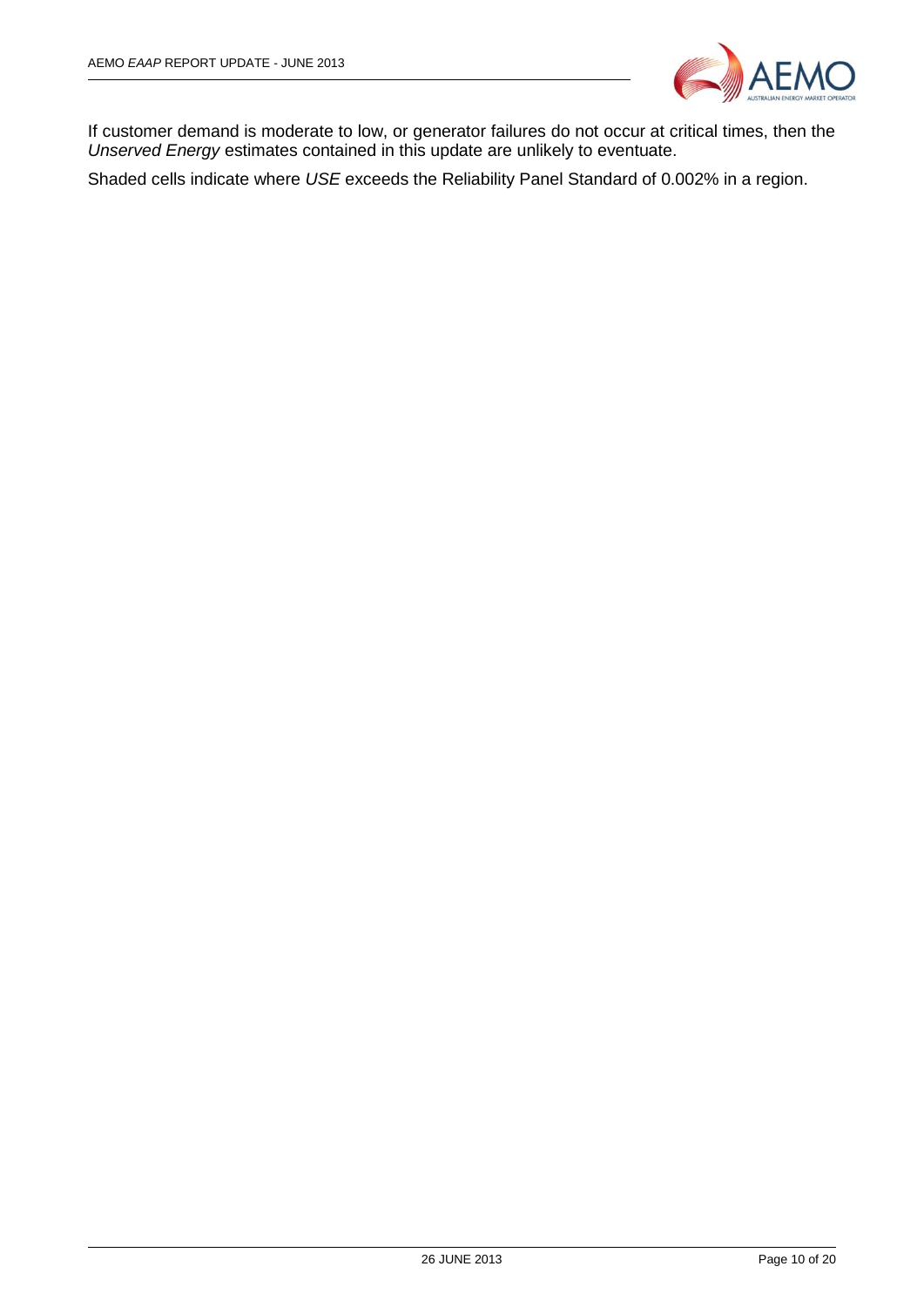

## <span id="page-10-0"></span>**4.1 Scenario 1: Low Rainfall - Forecast** *Unserved Energy* **(GWh)**

TABLE 5: FORECAST *USE* IN SCENARIO 1 – LOW RAINFALL

|                  | <b>NSW</b>                   | QLD                      | <b>SA</b> | <b>TAS</b>                   | <b>VIC</b> |
|------------------|------------------------------|--------------------------|-----------|------------------------------|------------|
| $Jul-13$         |                              | 0.0024                   |           |                              |            |
| Aug-13           |                              |                          |           |                              |            |
| Sep-13           |                              |                          |           | -                            |            |
| Oct-13           |                              |                          |           |                              |            |
| <b>Nov-13</b>    | ٠                            | ٠                        | -         | $\qquad \qquad \blacksquare$ |            |
| Dec-13           |                              |                          |           | -                            |            |
| $Jan-14$         |                              | 0.0011                   | 0.0182    |                              | 0.0331     |
| Feb-14           | $\overline{\phantom{a}}$     |                          | 0.0082    |                              | 0.0399     |
| Mar-14           |                              |                          |           |                              | 0.0290     |
| Apr-14           |                              |                          |           |                              |            |
| May-14           |                              |                          |           |                              |            |
| $Jun-14$         |                              |                          | 0.0039    |                              |            |
| <b>Total GWh</b> |                              | 0.0035                   | 0.0304    |                              | 0.1021     |
| Region %         | $\overline{\phantom{a}}$     | $\overline{\phantom{0}}$ | 0.0002%   | $\qquad \qquad \blacksquare$ | 0.0002%    |
| <b>Jul-14</b>    | $\overline{\phantom{a}}$     | 0.0003                   |           | $\qquad \qquad \blacksquare$ |            |
| Aug-14           |                              |                          |           |                              |            |
| Sep-14           |                              |                          |           |                              |            |
| Oct-14           |                              | 0.0004                   |           |                              |            |
| <b>Nov-14</b>    | $\overline{\phantom{a}}$     | $\frac{1}{2}$            | -         | $\overline{\phantom{a}}$     |            |
| Dec-14           |                              | 0.0004                   |           |                              |            |
| $Jan-15$         | $\qquad \qquad \blacksquare$ | 0.0146                   | 0.0561    | -                            | 0.2055     |
| Feb-15           | 0.0001                       | 0.0084                   | 0.2624    | $\overline{\phantom{0}}$     | 2.3408     |
| <b>Mar-15</b>    |                              | 0.0057                   |           | $\overline{\phantom{a}}$     | 0.2566     |
| Apr-15           | $\blacksquare$               | -                        | ۰         | -                            | -          |
| <b>May-15</b>    |                              | -                        |           | $\blacksquare$               |            |
| $Jun-15$         | $\overline{\phantom{0}}$     | $\overline{\phantom{0}}$ | -         | $\overline{\phantom{a}}$     |            |
| <b>Total GWh</b> | 0.0001                       | 0.0297                   | 0.3186    | $\qquad \qquad \blacksquare$ | 2.8029     |
| Region %         | -                            | 0.0001%                  | 0.0026%   |                              | 0.0055%    |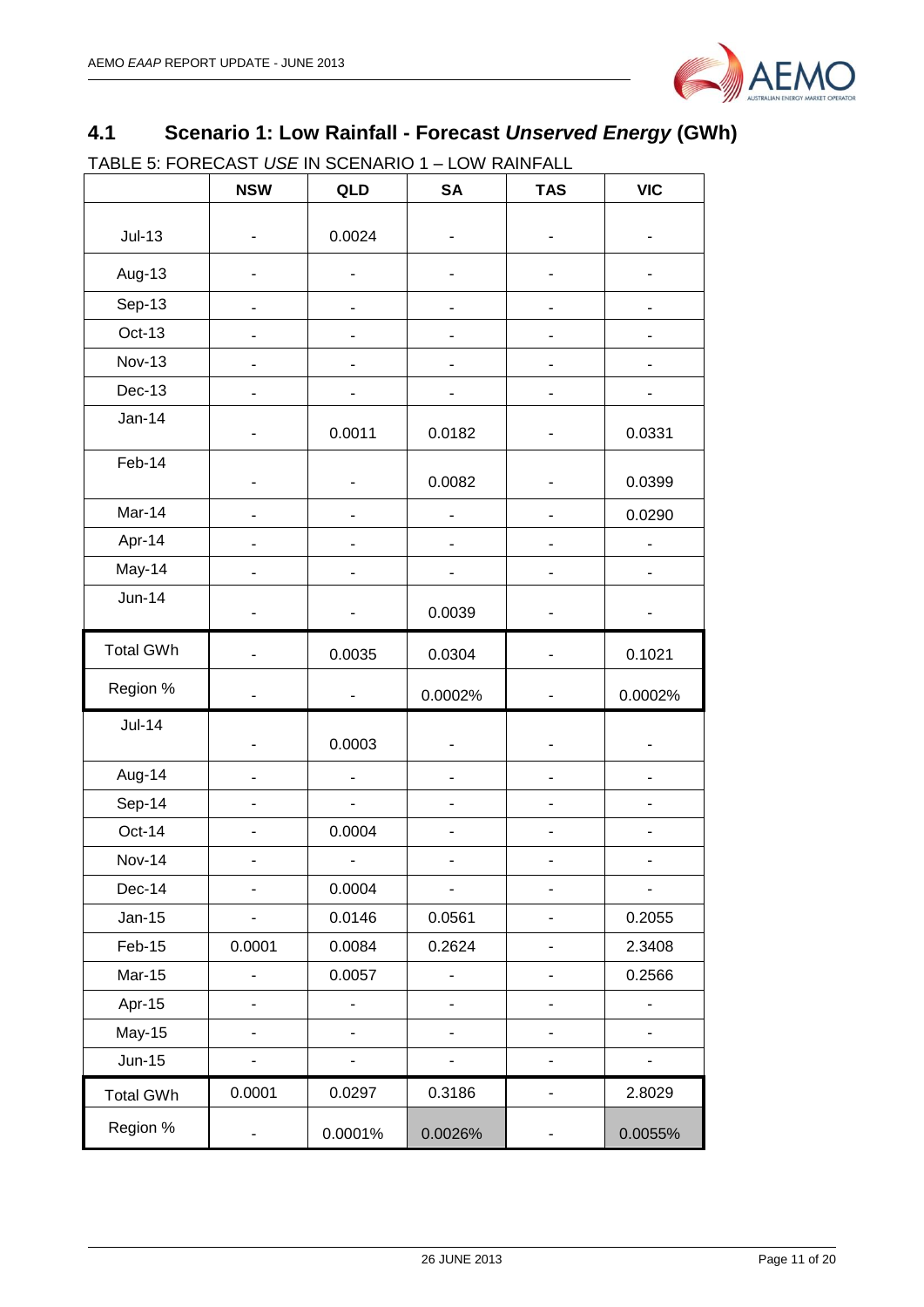

## <span id="page-11-0"></span>**4.2 Scenario 2: Short Term Average Rainfall - Forecast** *Unserved Energy* **(GWh)**

| <b>INDEE 0. I ONE ONOT OUR IN O</b> |                          | <b>&gt; &gt; 11 12 12 13 14</b> | י ייטו יט                | ______________               | ᇦᆸᆪᇄᇄ                    |
|-------------------------------------|--------------------------|---------------------------------|--------------------------|------------------------------|--------------------------|
|                                     | <b>NSW</b>               | QLD                             | <b>SA</b>                | <b>TAS</b>                   | <b>VIC</b>               |
| $Jul-13$                            |                          | 0.0024                          |                          |                              |                          |
| Aug-13                              |                          |                                 |                          |                              |                          |
| Sep-13                              |                          |                                 |                          |                              |                          |
| Oct-13                              |                          |                                 |                          |                              |                          |
| <b>Nov-13</b>                       |                          |                                 |                          |                              |                          |
| <b>Dec-13</b>                       |                          |                                 |                          |                              |                          |
| $Jan-14$                            |                          | 0.0011                          | 0.0185                   |                              | 0.0365                   |
| Feb-14                              |                          |                                 | 0.0083                   |                              | 0.0411                   |
| Mar-14                              | ٠                        |                                 |                          |                              | 0.0301                   |
| Apr-14                              | ٠                        | ٠                               |                          |                              |                          |
| May-14                              |                          |                                 |                          |                              |                          |
| <b>Jun-14</b>                       | $\overline{\phantom{0}}$ | -                               | 0.0036                   | $\blacksquare$               |                          |
| <b>Total GWh</b>                    | $\overline{\phantom{a}}$ | 0.0036                          | 0.0304                   |                              | 0.1076                   |
| Region %                            | $\overline{\phantom{0}}$ | $\qquad \qquad \blacksquare$    | 0.0002%                  |                              | 0.0002%                  |
| <b>Jul-14</b>                       |                          | 0.0003                          |                          |                              |                          |
| Aug-14                              |                          | $\overline{\phantom{0}}$        |                          |                              |                          |
| Sep-14                              |                          | $\blacksquare$                  |                          |                              |                          |
| Oct-14                              |                          | 0.0004                          |                          |                              |                          |
| <b>Nov-14</b>                       |                          |                                 |                          |                              |                          |
| Dec-14                              | $\overline{\phantom{0}}$ | 0.0005                          | $\overline{\phantom{m}}$ | $\overline{\phantom{a}}$     | $\overline{\phantom{0}}$ |
| <b>Jan-15</b>                       | -                        | 0.0149                          | 0.0111                   | $\overline{\phantom{a}}$     | 0.0336                   |
| Feb-15                              | 0.0001                   | 0.0084                          | 0.0122                   | $\qquad \qquad \blacksquare$ | 0.0440                   |
| <b>Mar-15</b>                       |                          | 0.0056                          |                          |                              | 0.0028                   |
| Apr-15                              |                          | $\overline{a}$                  |                          |                              | $\overline{a}$           |
| <b>May-15</b>                       |                          |                                 |                          | $\overline{\phantom{0}}$     |                          |
| <b>Jun-15</b>                       |                          |                                 |                          |                              |                          |
| <b>Total GWh</b>                    | 0.0001                   | 0.0301                          | 0.0233                   | $\qquad \qquad \blacksquare$ | 0.0804                   |
| Region %                            | -                        | 0.0001%                         | 0.0002%                  | ٠                            | 0.0002%                  |

#### TABLE 6: FORECAST *USE* IN SCENARIO 2 – SHORT TERM AVERAGE RAINFALL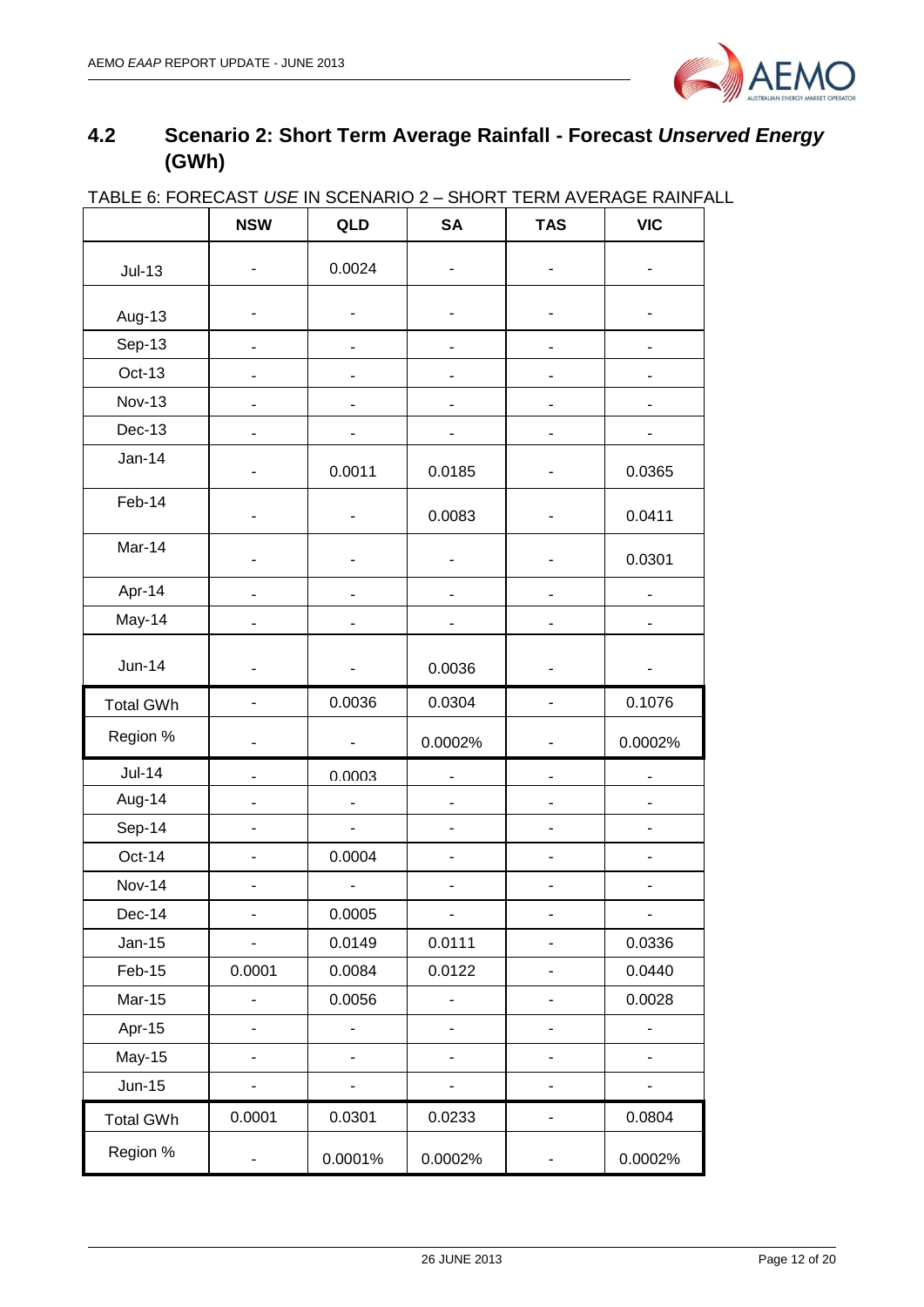

## <span id="page-12-0"></span>**4.3 Scenario 3: Long Term Average Rainfall - Forecast** *Unserved Energy* **(GWh)**

| <u> IADLE 7. FUREUAST USE IN SUENARIU 3 – LUNG TERM AVERAGE RAINFAL</u> | <b>NSW</b> | QLD                          | <b>SA</b> | <b>TAS</b>                   | <b>VIC</b> |
|-------------------------------------------------------------------------|------------|------------------------------|-----------|------------------------------|------------|
| $Jul-13$                                                                |            | 0.0024                       |           |                              |            |
| Aug-13                                                                  |            |                              |           |                              |            |
| Sep-13                                                                  |            |                              |           |                              |            |
| Oct-13                                                                  |            |                              | -         |                              |            |
| <b>Nov-13</b>                                                           | -          |                              |           |                              |            |
| $Dec-13$                                                                |            |                              |           |                              |            |
| $Jan-14$                                                                |            | 0.0011                       | 0.0172    |                              | 0.0310     |
| Feb-14                                                                  | -          | $\qquad \qquad \blacksquare$ | 0.0084    |                              | 0.0413     |
| Mar-14                                                                  |            |                              |           |                              | 0.0369     |
| Apr-14                                                                  |            |                              |           |                              |            |
| May-14                                                                  |            |                              |           |                              |            |
| <b>Jun-14</b>                                                           |            |                              | 0.0039    |                              |            |
| <b>Total GWh</b>                                                        |            | 0.0035                       | 0.0295    |                              | 0.1091     |
| Region %                                                                |            |                              | 0.0002%   |                              | 0.0002%    |
| $Jul-14$                                                                |            | 0.0003                       |           |                              |            |
| Aug-14                                                                  |            |                              |           |                              |            |
| Sep-14                                                                  |            | $\overline{a}$               |           |                              |            |
| Oct-14                                                                  |            | 0.0004                       | ٠         |                              |            |
| <b>Nov-14</b>                                                           | -          | -                            | -         |                              |            |
| Dec-14                                                                  |            | 0.0003                       |           |                              |            |
| Jan-15                                                                  |            | 0.0149                       | 0.0102    |                              | 0.0295     |
| Feb-15                                                                  |            | 0.0084                       | 0.0122    |                              | 0.0436     |
| Mar-15                                                                  |            | 0.0056                       |           |                              | 0.0026     |
| Apr-15                                                                  |            |                              |           |                              |            |
| <b>May-15</b>                                                           |            | -                            | -         |                              |            |
| <b>Jun-15</b>                                                           | -          | -                            | -         |                              |            |
| <b>Total GWh</b>                                                        | -          | 0.0300                       | 0.0224    | $\qquad \qquad \blacksquare$ | 0.0757     |
| Region %                                                                | -          | 0.0001%                      | 0.0002%   |                              | 0.0001%    |

## TABLE 7: FORECAST *USE* IN SCENARIO 3 – LONG TERM AVERAGE RAINFALL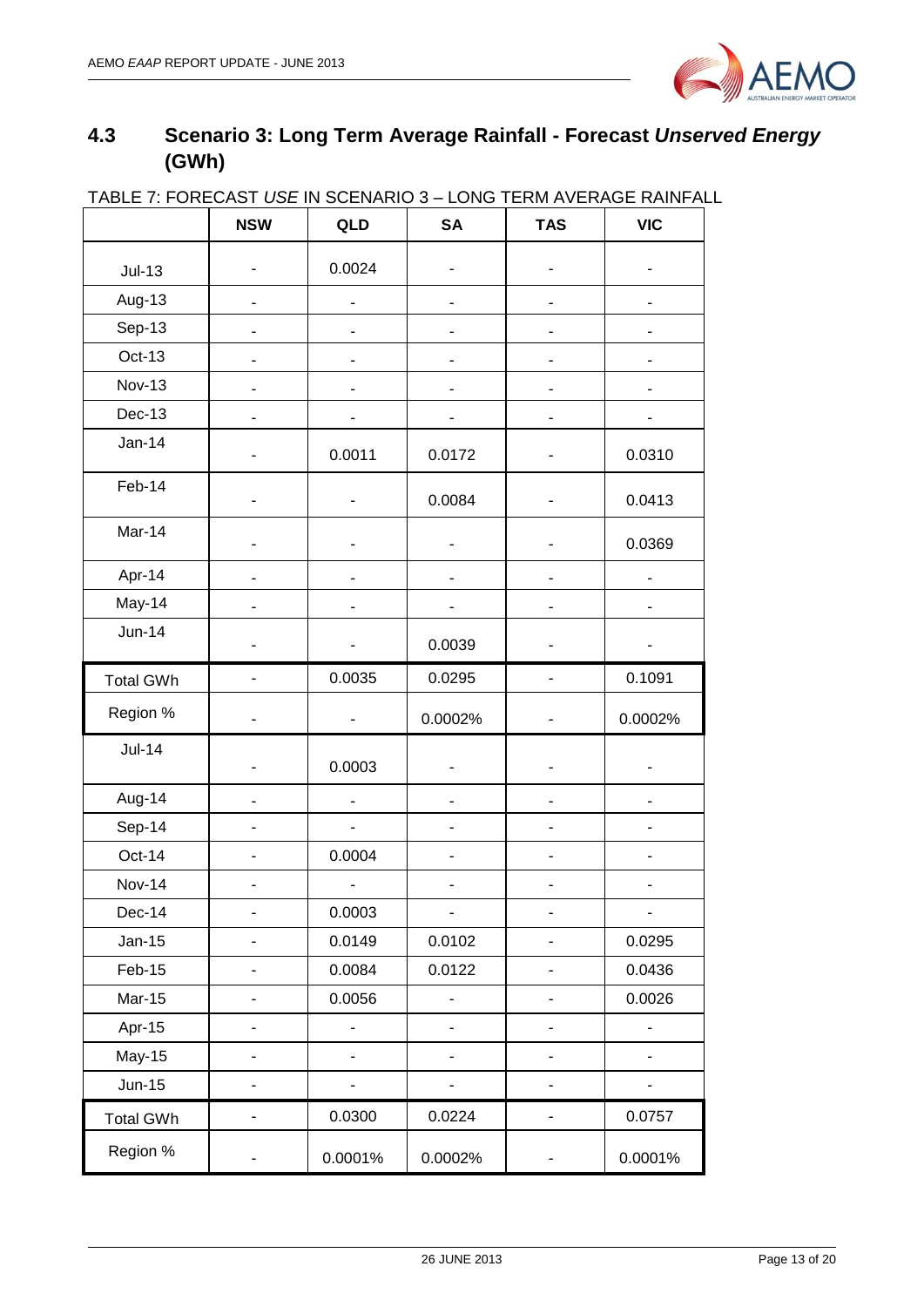

## <span id="page-13-0"></span>**4.4 FORECAST MONTHLY ENERGY GENERATION ON** *NEM***-WIDE BASIS**

|                  | <b>Low Rainfall</b> | <b>Short-Term Average Rainfall</b> | <b>Long-Term Average Rainfall</b> |
|------------------|---------------------|------------------------------------|-----------------------------------|
| $Jul-13$         | 17925               | 17950                              | 17914                             |
| Aug-13           | 17373               | 17368                              | 17358                             |
| Sep-13           | 15727               | 15736                              | 15730                             |
| Oct-13           | 16138               | 16149                              | 16164                             |
| <b>Nov-13</b>    | 16005               | 16030                              | 16034                             |
| Dec-13           | 16658               | 16636                              | 16658                             |
| <b>Jan-14</b>    | 17710               | 17752                              | 17719                             |
| Feb-14           | 16052               | 16060                              | 16022                             |
| Mar-14           | 17089               | 17133                              | 17089                             |
| Apr-14           | 15635               | 15672                              | 15654                             |
| May-14           | 17117               | 17145                              | 17109                             |
| <b>Jun-14</b>    | 17084               | 17090                              | 17040                             |
| <b>Total GWh</b> | 200512              | 200722                             | 200490                            |
| <b>Jul-14</b>    | 18372               | 18395                              | 18361                             |
| Aug-14           | 17711               | 17765                              | 17708                             |
| Sep-14           | 16162               | 16174                              | 16172                             |
| Oct-14           | 16541               | 16565                              | 16541                             |
| <b>Nov-14</b>    | 16296               | 16288                              | 16287                             |
| Dec-14           | 17064               | 17101                              | 17045                             |
| Jan-15           | 18174               | 18156                              | 18153                             |
| Feb-15           | 16492               | 16493                              | 16448                             |
| <b>Mar-15</b>    | 17542               | 17555                              | 17545                             |
| Apr-15           | 16032               | 16034                              | 16010                             |
| <b>May-15</b>    | 17469               | 17488                              | 17456                             |
| <b>Jun-15</b>    | 17578               | 17598                              | 17586                             |
| <b>Total GWh</b> | 205431              | 205611                             | 205312                            |

### <span id="page-13-1"></span>**4.5** *USE* **Distributions**

The *USE* distribution graphs are used to show how many *EAAP* simulation studies (Monte Carlo iterations) exceeded a given *USE* level. The *USE* values are expressed as a percentage of regional energy. This is to allow easier reference to the Reliability Panel standard of 0.002% *USE*.

Separate graphs are presented for the 10% and 50% POE simulations.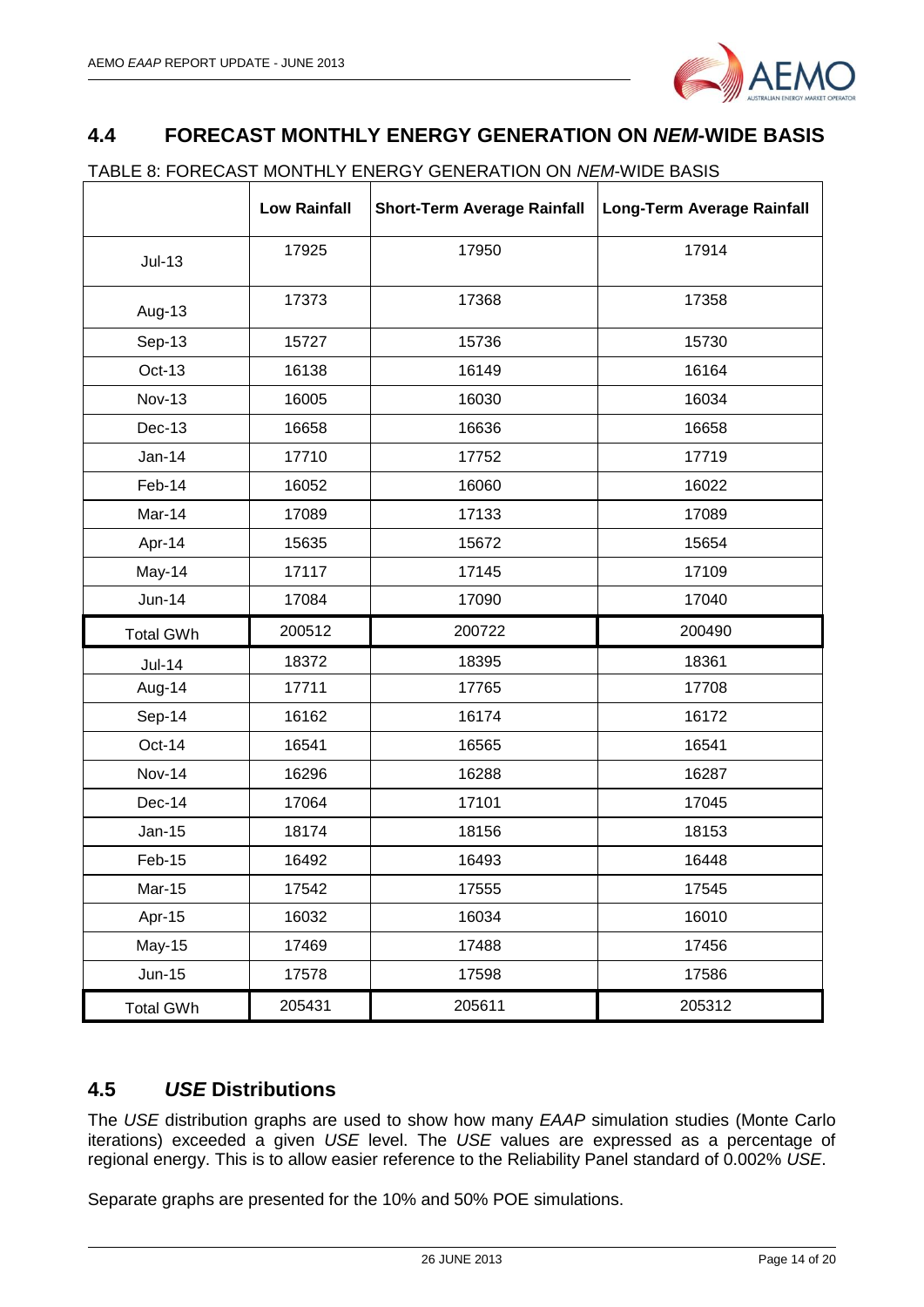



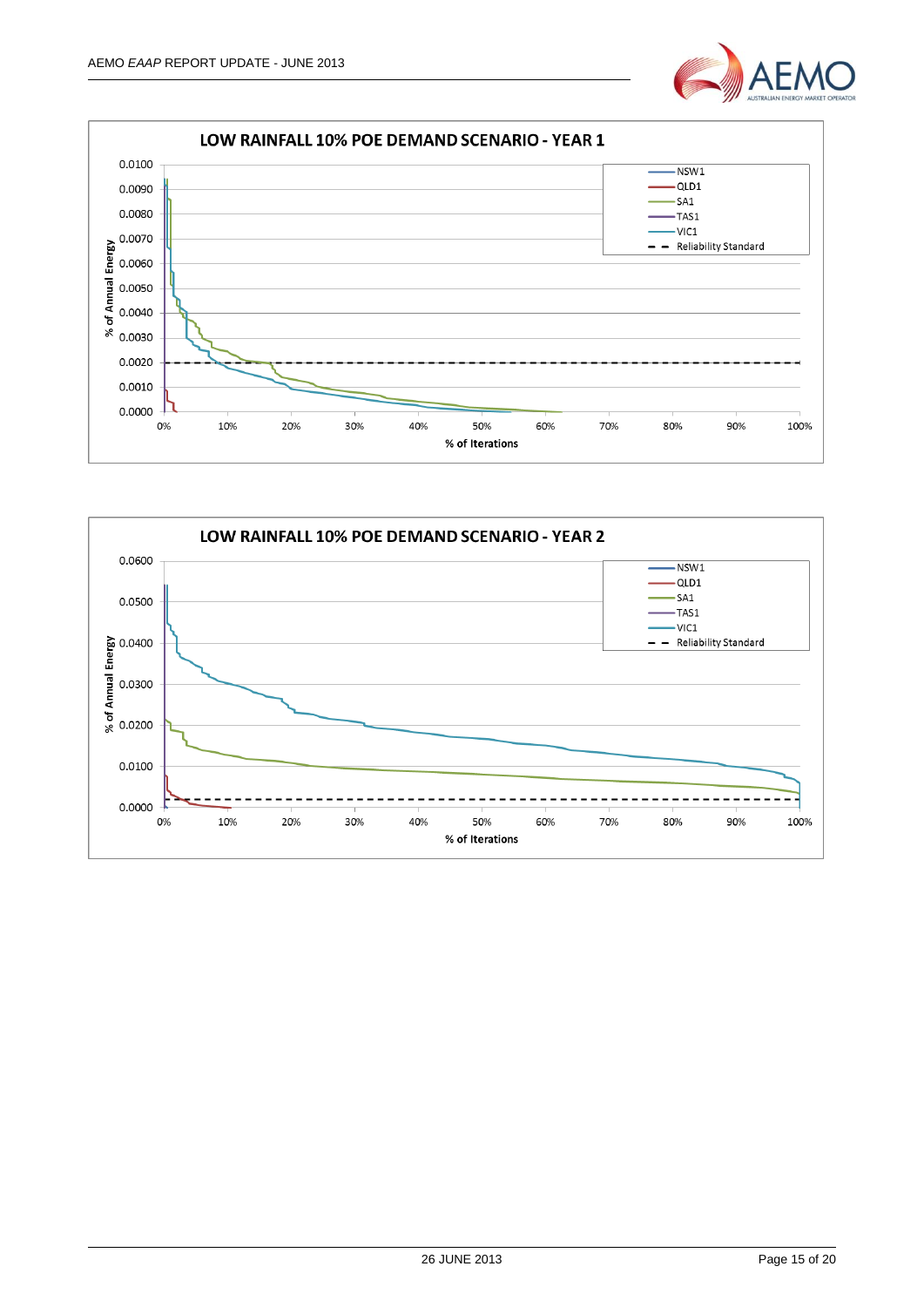



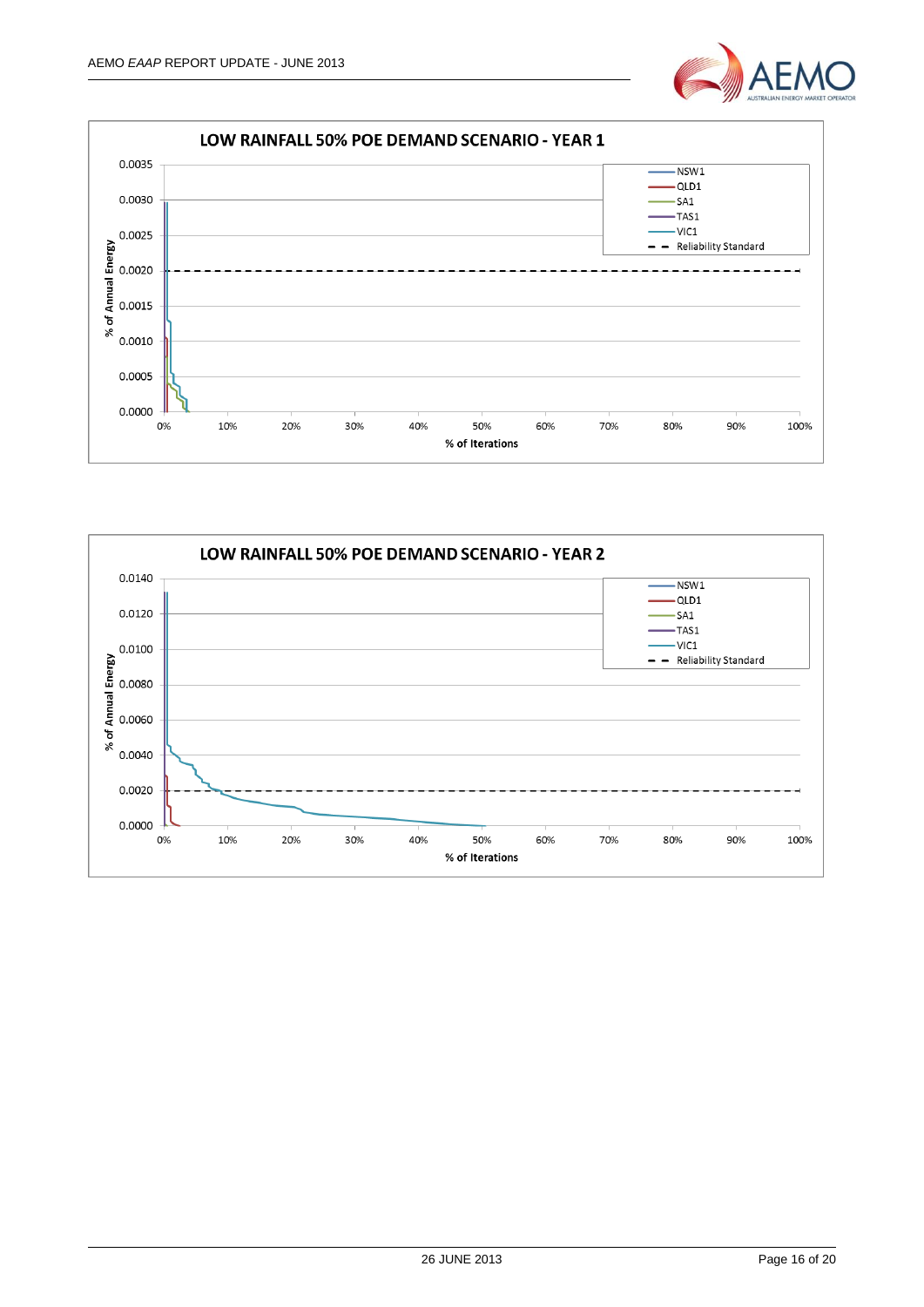



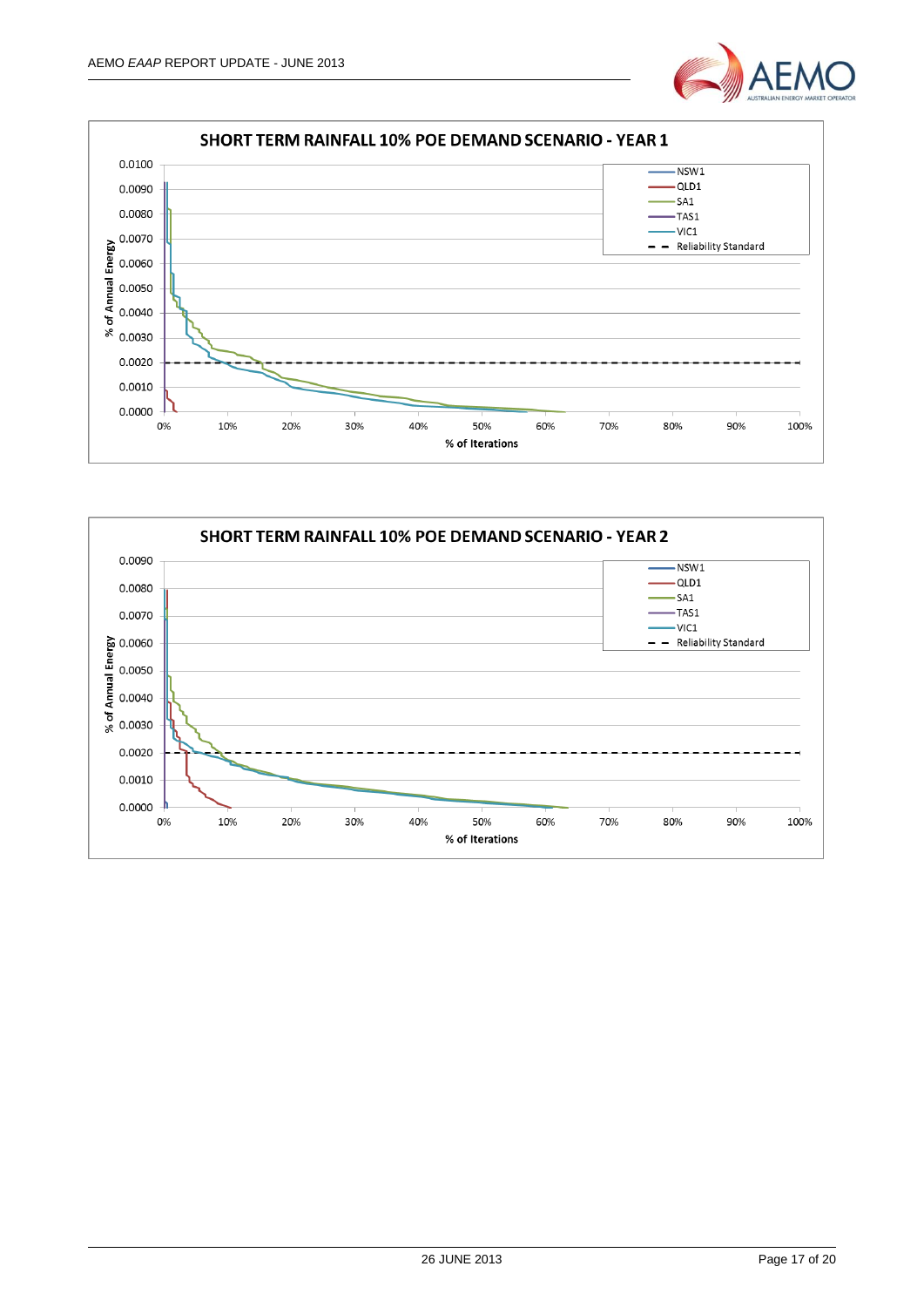



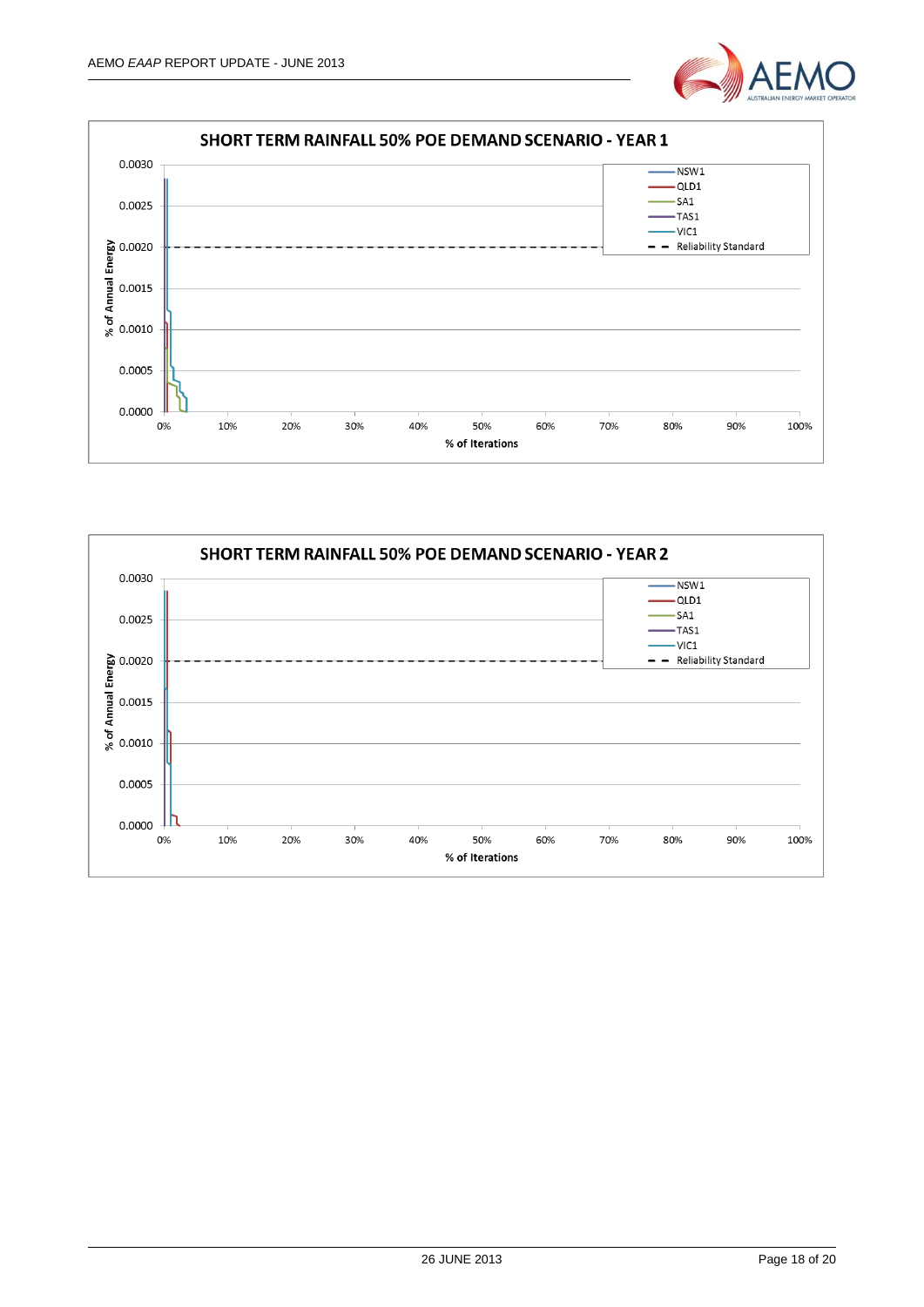